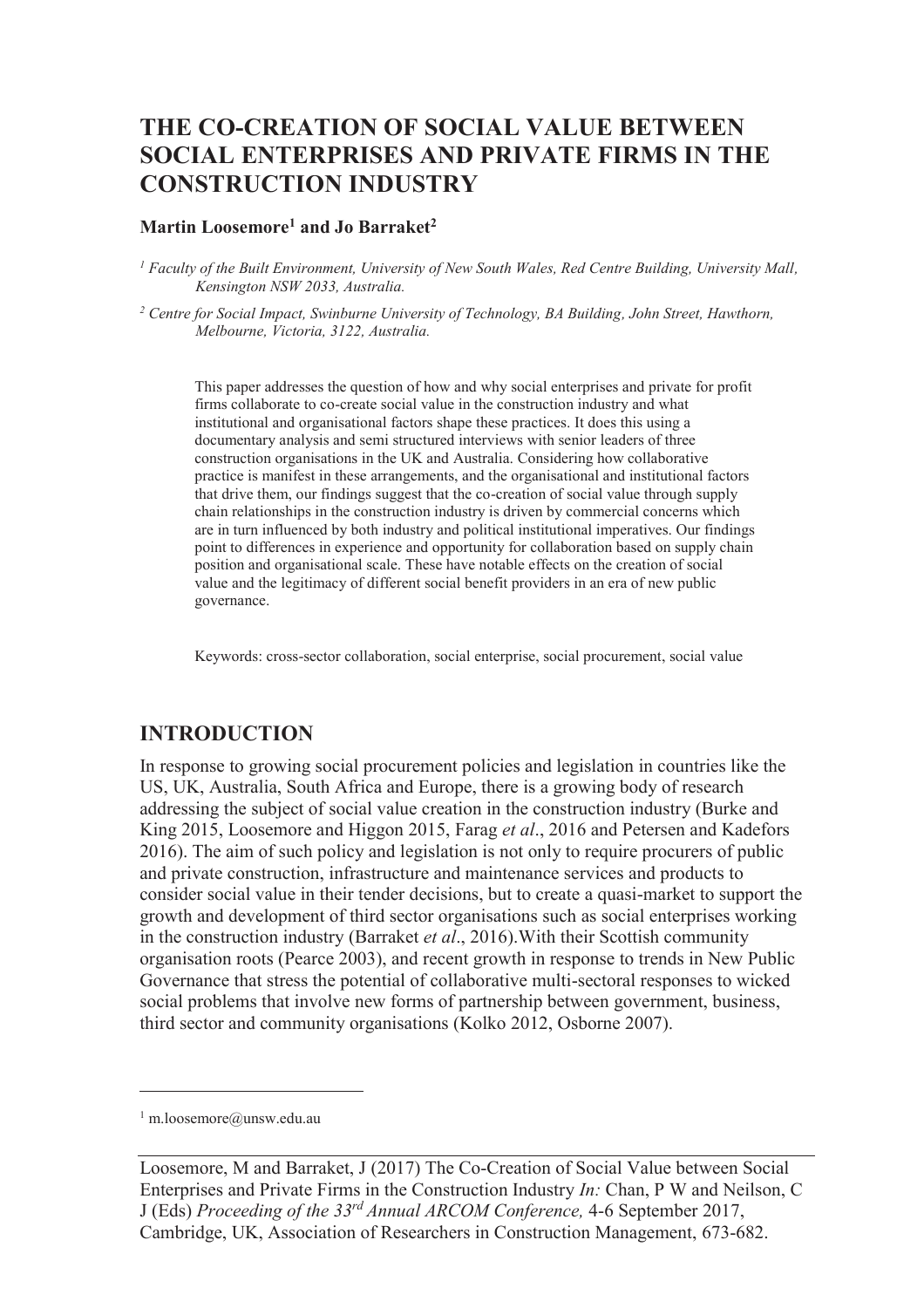As the fast growing part of the third sector, social enterprises represent a small but increasingly important part of the economy and the construction industry is seen as major potential market through the social procurement of public sector construction and maintenance contracts (Loosemore 2016). While a universally agreed definition of social enterprise remains elusive, it is generally accepted to be a values-driven hybrid organisation that trades for a social purpose, using economic activities as a means to create social value in the community and which redirects the bulk of its profits to the community in which it works to support its social purpose (Kay *et al*., 2016). As Loosemore and Higgon (2015) and Petersen and Kadefors (2016) point out, the introduction of such organisations into the construction industry and the intermingling of institutional logics which this involves (Battilana and Lee, 2014), presents new challenges for the construction industry which are not yet understood, relating to management systems and changing professional roles and power structures in firms and supply chains.

Responding to the need for more conceptual depth in social enterprise research (Grassl 2012), our approach is informed by neo-institutional theory, particularly sociological conceptions of institutionalism (Suchman, 1995) that are concerned with the (re)production of norms and practice through processes of isomorphism (DiMaggio and Powell, 1983). In doing so we address the relative absence of this theoretical approach from construction management literature (Bresnen 2017). As Huybrechts and Nicholls (2013) note, cross-organisational collaboration occurs at the interface between macro institutional trends and micro organisational practices. This paper thus seeks to contribute to the micro-foundations of institutional theory, responding to Powell and Colyvas' (2008) call for a 'micro-motor' to complement macro-lines of institutional analysis. As they observe, "Institutions are sustained, altered and extinguished as they are enacted by individuals in concrete situations" (Powell and Colyvas, 2008: 276).

Our case study analysis particularly considers the institutional influences on what we refer to as 'social value chain' creation amongst social enterprises and private for profit firms. Institutional theory is useful for its emphasis on both *formal* and *informal* rules on policy outcomes (Lowndes, 2005). As stated above, existing analyses are overly focussed on macro level *formal* policies and new insights may emerge through an examination of how hidden *informal* organisational rules, norms and practices at a meso level operate in conjunction with formal rules in achieving greater social value chain creation (Helmke and Levitsky 2004). The aim of this paper is to explore the intersection between formal and informal rules and their enactment in relation to cross-sector collaborations involving social enterprise in the construction industry.

How cross-sector collaborations between purely commercial and independent social enterprises operate in this type of industry environment is unclear since social enterprises are historically under-represented and little research has been conducted into how they integrate into the industry's strongly path-dependent supply chain relationships and practices (Loosemore and Higgon 2015, Peterson and Kadefors 2016). Based on elite interviews with senior leaders of three construction organisations in the UK and Australia involved in collaborative activity that includes social enterprises, we consider how collaborative practice is manifest in these arrangements, and the organisational and institutional factors that drive them. In so doing, we seek to respond to the limitations of functionally-driven cross-sector collaboration research identified by Huybrechts and Nicholls (2013), by addressing why and how organisations collaborate to create social value in the construction industry.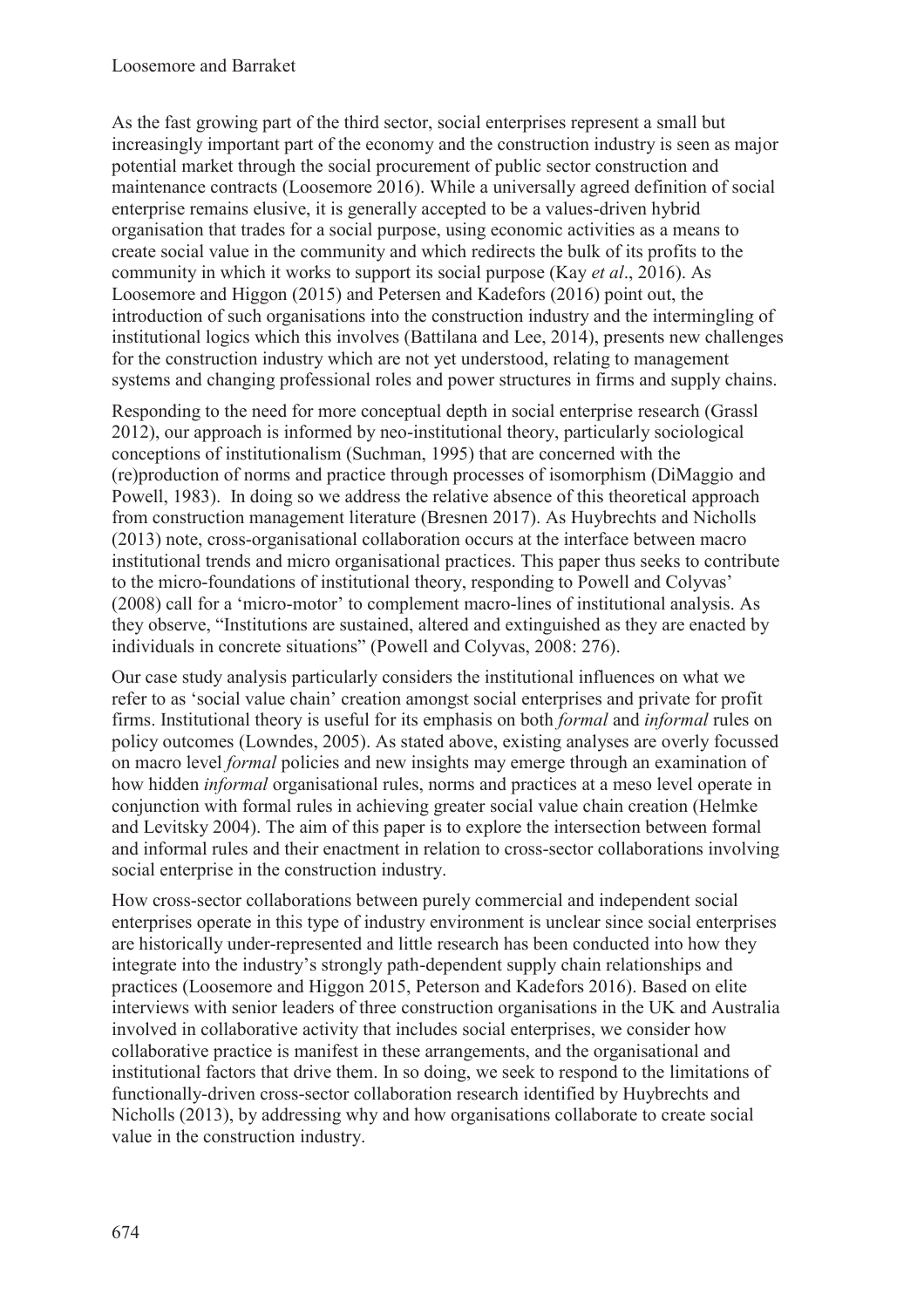### **Cross Sector Collaboration and Social Enterprise**

While cross-sector collaborations have disadvantages such as high transaction costs, dissatisfaction with other strategies has led to a search for innovative solutions in a number of fields which give primacy to this approach (Selsky *et al*., 2014). Management and entrepreneurship studies concerned with the mutuality of interests between business and society have reflected this emphasis on collaborative thinking and stimulated conceptions of 'blended' (Emerson, 2003) and 'shared' (Porter and Kramer, 2011) value. These concepts link firms' competitive advantage to meeting social needs, through both intra and inter-organisational practices. However, with the corporation as their primary focus, these concepts have been less prevalent in explaining third sector agency in the coproduction of social value.

The idea of cross-sector collaboration has been more central to the emerging concept of 'collective impact' (Kania and Kramer 2011) in management studies. Collective impact is based on the premise that most of today's persistent social problems are too complex for a single organisation to resolve alone but require collaborative multidimensional, multisectoral and multi-organizational solutions. In policy studies, conceptions of network governance (Sørensen and Torfing, 2005) and new public governance (Osborne, 2006) also reflect this collaborative approach to wicked problems and have placed increasing emphasis on the role of private actors in generating public value (Bozeman and Johnson, 2015).

Cross-sector collaboration is presented in each of these literatures as a mechanism through which new forms of social or public value are created. While the nature and characteristics of collaboration are both underspecified and contested in the available literature (Keast and Mandell, 2013 ), we adopt Kaljunen *et al*.'s (2013) definition of cross-sector collaboration as a process where autonomous actors from fragmented sectoral systems negotiate to share power and resources, leverage core capabilities and create rules and structures governing their relationships with the purpose of addressing multifaceted social concerns to create and capture social value. In this paper, we draw on insights from both management and policy studies, to better understand the drivers and consequences of cross-sector collaborations involving social enterprises within a single industry context.

The small but growing literature on cross sector collaboration and partnerships involving social enterprises has examined partnership as resourcefulness behaviour (Shaw and Bruin, 2013), as opportunity recognition (Henry, 2015), and as the dialectic of social exchange (Di Domenico *et al*., 2009). Relatively few studies have examined the social impacts of such collaboration (Sakarya *et al*., 2012). To date, studies have focused on higher order collaborative efforts, including social alliances (Sakarya *et al*., 2012), joint ventures (Di Domenico *et al*., 2009; Henry, 2015), and new venture co-creation (Henry, 2015). While our focus here is on collaborations between social enterprises and private for profit firms, other studies tracing the emergence of partnerships in the context of new public governance (Carmel and Harlock, 2008) have examined the emergence of social enterprise-government alliances (Simmons, 2008).

The theoretical and empirical literature is almost universal in finding that the local responsiveness and community legitimacy of social enterprise is its central source of value in cross-sector collaborations (Henry, 2015). These studies variously find that the exchange value of corporations in such arrangements are their access to resources and market reach, and the market legitimacy they signify (Huybrechts and Nicholls, 2013). However, for the most part, there has been little intersection between the literature on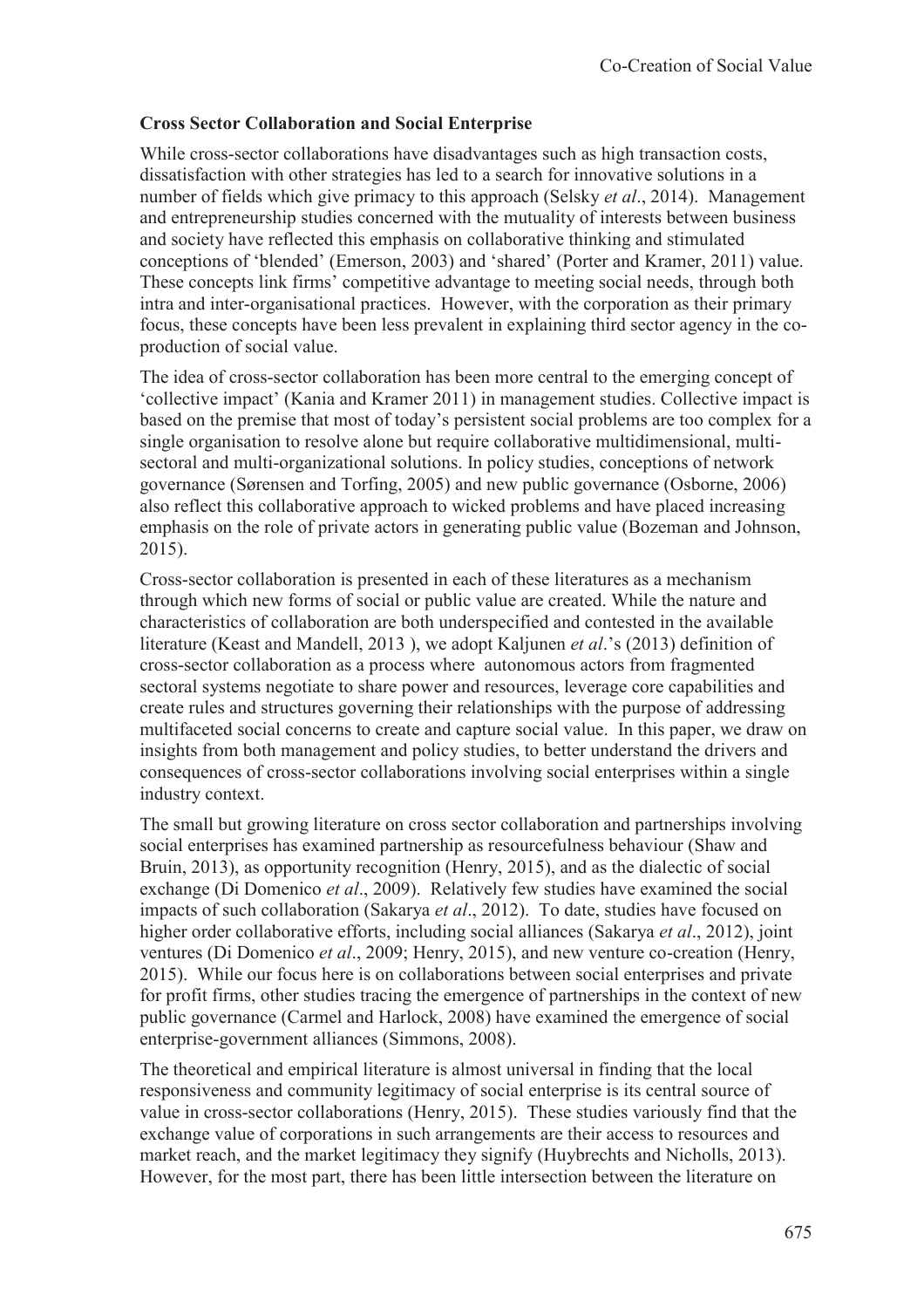cross-sector collaboration and social enterprise and the wider literature on social entrepreneurship practice informed by institutional theory. An exception to this is Huybrechts and Nicholls' (2013) single case study of the role of legitimacy in crosssector collaboration between a fair trade social enterprise and a corporation in the UK. They found that organisational legitimacy - particularly practical and moral legitimacy was a key driver of cross-sector partnership formation, and that industry and national context had a significant effect on shaping practice.

Building on this work, and responding to gaps in the literature to date, the study presented here takes social value chains as its conceptual starting point. Barraket *et al*., (2016) have described social value chains as the processes by which organisations seek to generate progressive social outcomes through the value chain. They have observed that this involves embedding collaborative activity related to social value creation in the routines of business operation, including supply chain decisions, customer interactions and operational practices. The social value chain concept closely reflects how commercial organisations in construction industry studies are looking for competitive advantage by collaborating with not for profit organisations, and their supply chains, to create social impact and how social enterprises are also seeking to scale-up by working with bigger businesses. Recognising the institutionalising effects of new public governance on social enterprise practice (Mason, 2012), we are particularly interested in whether and how institutional factors inform these collaborative activities. Heeding Huybrechts and Nicholls' (2013) call for attention to context and recognising that social enterprises are diverse (Thompson and Doherty, 2006), we present a comparative analysis of activities in the UK and Australia located within a single industry, construction.

# **METHOD**

Our study takes an international comparative approach, drawing on case experience in two national jurisdictions, the UK and Australia and in one industry, construction. As Loosemore and Higgon (2015) showed, both construction industries face rapidly growing social procurement imperatives and at the level of informal institutions very similar challenges in incorporating social enterprises into their supply chains due to the same procurement traditions and very similar established roles, relationships and cultures. However, we do acknowledge that at the level of formal rules, the UK has a demonstrably stronger history of central governmental public policy support for social enterprise development than does Australia (Lyons and Passey, 2006).

To investigate how and why social enterprises and private for profit firms collaborate in creating social value and what impact these formal and informal institutions have on collaborative cross-sector practices, a multiple case study approach was employed to ensure that we obtained perspectives from the across the entire construction social value chain. As Yin (2009) points out, case study research cultivate a close connection between theory and data and our three cases were chosen on the basis that they represent different governance structures and examples of organisations in different parts of the construction social value chain (See Table 1).

Data were collected by via semi-structured interviews with a senior representative of each case who were purposefully sampled on the basis of their ability to provide informationrich answers to questions about the nature of collaborative activities undertaken to generate social value. Interview data were complemented by documentary sources such as social impact reports, marketing information and annual reports. The interviews were undertaken face-to-face and informed by neo-institutional theory were guided by questions relating to: the kind of social value/social impact the organisation aimed to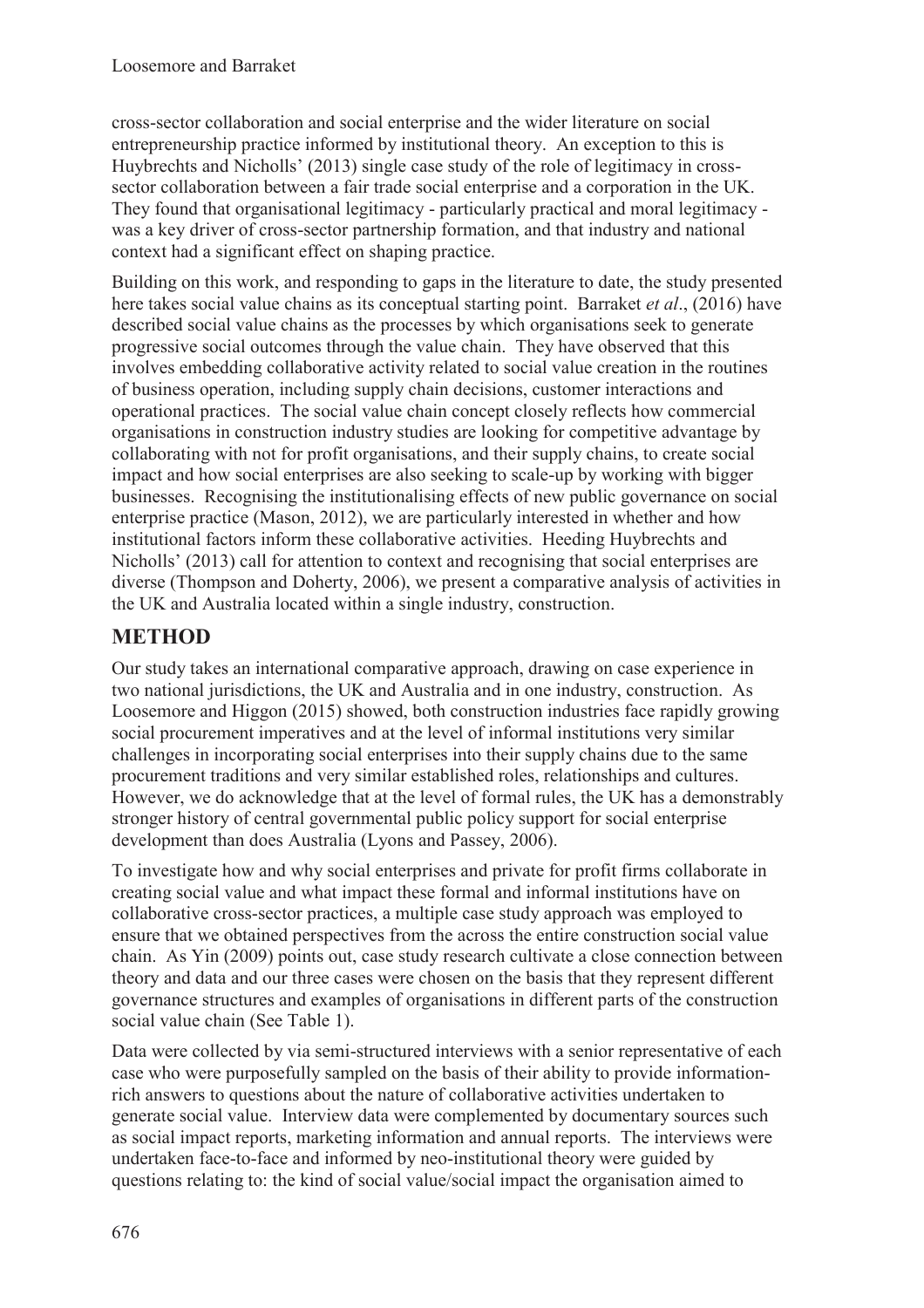generate; drivers of social value creation - commercial or otherwise; how the organisation generated this social value (forms of collaboration, with who, type of relationship); and barriers to collaboration - formal and informal/ internal and industry-related).

The interview and documentary data were analysed using Reissman's (2008) approach to narrative analysis which involved inductively coding the data into separate statements, reflecting common themes articulated by the respondents. Given the exploratory nature of this research our results are presented as a narrative. Our intention is not to test the relationship between any independent and dependent variables but to present the results in a way which retains the full richness of insight contained in the stories of collaboration which the respondents told.

| Governance                                                                               | Description                                                                                                                                                                                                                                                                                                                                                                                                                              |
|------------------------------------------------------------------------------------------|------------------------------------------------------------------------------------------------------------------------------------------------------------------------------------------------------------------------------------------------------------------------------------------------------------------------------------------------------------------------------------------------------------------------------------------|
| Case One: Independent commercial<br>building contractor                                  | Case One is one of Australia's largest international contractors,<br>operating at the top of the construction social value chain. It<br>works directly for major public sector and private sector clients,<br>managing projects on their behalf and subcontracting the<br>majority of up-front design and onsite work to its extensive<br>supply chain of consultants, subcontractors and suppliers.                                     |
| Case Two: Social enterprise owned by<br>an independent commercial building<br>contractor | Case Two is a medium sized UK social enterprise which<br>is a commercial JV between a city council through the trading<br>arm of a charity and a large urban regeneration firm. It tenders<br>for general contracting construction work on the open market<br>and acts as a subcontractor to larger developers including its<br>parent company, a relationship which has proven important in<br>the highly cyclical construction market. |
| Case Three: Independent social<br>enterprise                                             | Case Three is a small UK social enterprise which specialises in<br>alleviating poverty through providing employment and training<br>in the construction sector. It is an independent company<br>established as part of the larger skills and training Group, which<br>includes a charity and training organisation.                                                                                                                      |

*Table 1: Case study descriptions* 

## **RESULTS AND DISCUSSION**

#### *Social value creation purposes and practices*

Creating employment and employment pathways for those highly disadvantaged in the labour market was the primary focus of social value creation within all three cases examined. While all identified clear substantive objectives related to their social purpose, the respondents also noted the shifting nature of their social value creation strategies. These shifts were typically described as a function of the shifting socio-economic needs of the communities in which they built. The construction sector is unique in that its production environment changes from project to project, which means that the socioeconomic environment in which work takes places is constantly changing. Construction organisations' clients and their corporate social responsibility priorities thus change from one building to the next and respondents reported a need to strategically respond to these changes in tenders in order to win projects.

All participants mentioned social procurement as a practice through which social value creation was enacted, although the nature and types of social procurement with which they were involved depended on their position in the construction supply chain and their organisational size. While Case One reported collaborating significantly with social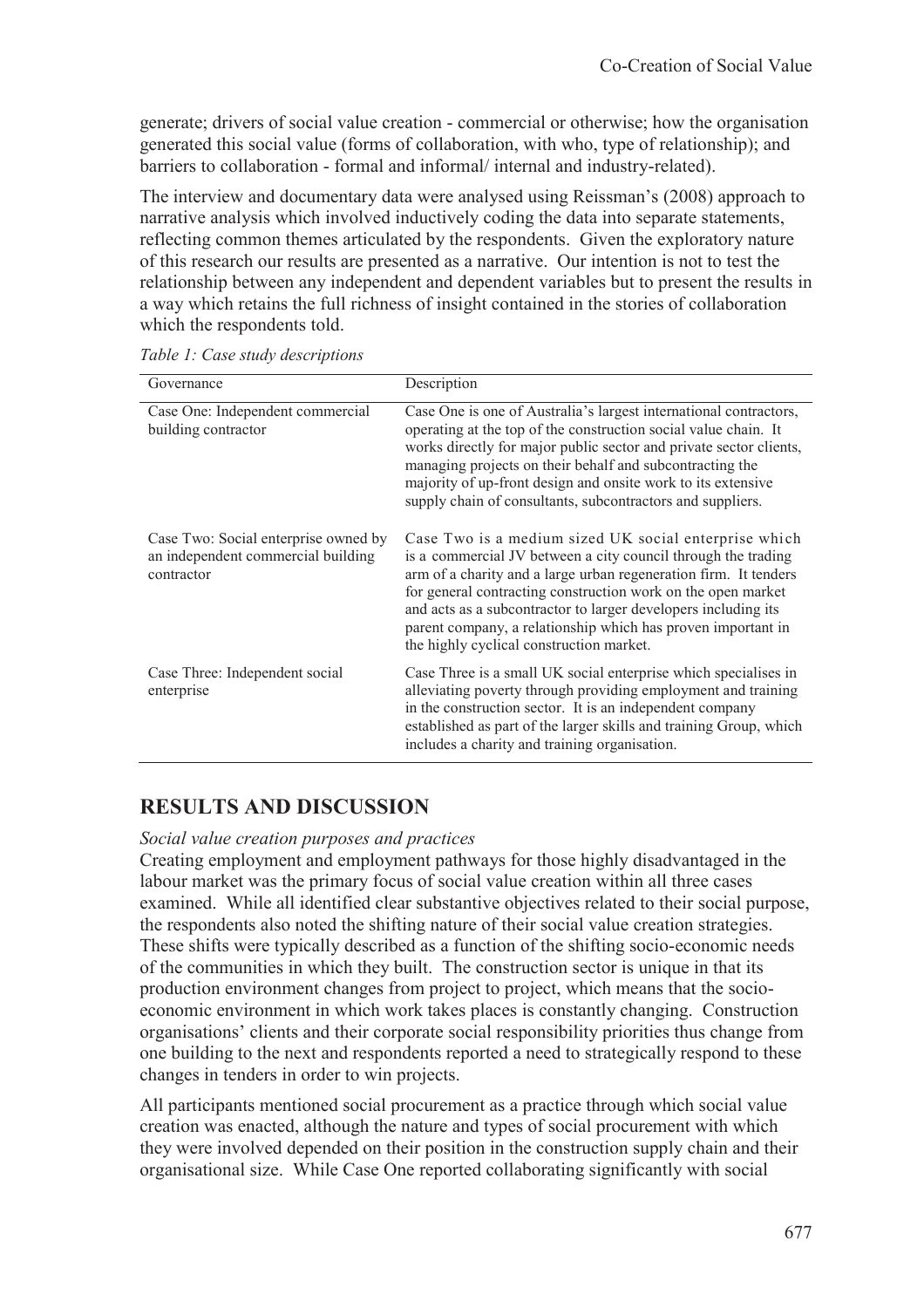benefit organisations through joint ventures and alliances with large charities, it noted that it had not yet significantly engaged in social procurement in its subcontracting activities because suitable social benefit suppliers are simply not there to compete (in quality, reliability, cost and timeliness) with existing supply chain incumbents. In the absence of these social procurement opportunities, the organisation reflected that it was currently constrained from innovating in creating mechanisms and opportunities where it could use social procurement. In creating its own opportunities to use social procurement, in a market that doesn't currently allow it, Case One has adopted the collective impact model as a philosophy with collaboration at its core. The challenge Case One described was in bringing together a highly fragmented and competitive construction supply chain with a highly fragmented and competitive employment services sector. This has involved creating solutions which broker relevant connections across the multiple interfaces that arise from such a structure. In all cases, opportunities for collaboration in social value creation was dependent on organisations' ability to leverage its unique social capital. Case Three reported having relatively fewer inter-organisational relationships upon which to draw, while Case One leveraged its long standing, broad and unique connections in establishing collaborative activities. Case Two identified mutual benefits flowing between it and its parent organisation in mobilising collaborative opportunities.

#### *Drivers of social value chain creation and participation*

Organisational factors driving social value chain practices identified by our participants included senior staff who were champions of social value creation, the breadth and accessibility of organisational networks, and the organisation's core purposes. In Case Two, the social enterprise's Managing Director was a former Regional Director in its commercial parent company and had chosen to resign from that position to grow the social enterprise, driven by his passion for providing employment opportunities for disadvantaged people. The social enterprise also provided certain commercial benefits to the parent, although the primary motive was to contribute back to local communities. In Case One, senior interest in social value creation was driven by both commercial imperatives and altruistic values associated with a history of connection with Indigenous employment and literacy and other social issues, formalised through its charitable foundation. These factors drove the corporation's practices, both in terms of initiating cross-sector collaborations and selecting the social issues or demographic groups to which the corporation sought to respond. In Case Three, the smallest organisation, social value creation was driven directly by the passion of its founder who had established the social enterprise as a mechanism for extending the charity's work and impact into the community.

Practices in social value chain creation and participation were also influenced by organisational scale and structural positions within the construction supply chain, according to our respondents. Our results suggest that the lower down the supply chain an organisation is, the less social procurement was used and the more direct employment solutions were used to generate social value. This is simply because the lower in the supply chain a firm resides, the fewer firms it has to procure from. Beyond procurement practices, structural positions affected organisations' capacity and opportunities for coproduction of social value. In Case Three, which was at the end of the construction supply chain, opportunities to initiate collaboration were reported as being largely unavailable. In both Cases Two and Three, profit margins were also relatively small at their positions in the supply chain, limiting what was possible in terms of sharing opportunities or managing transaction costs associated with genuine collaboration. Competitive advantage did appear to be a driver of emerging practice within Case One,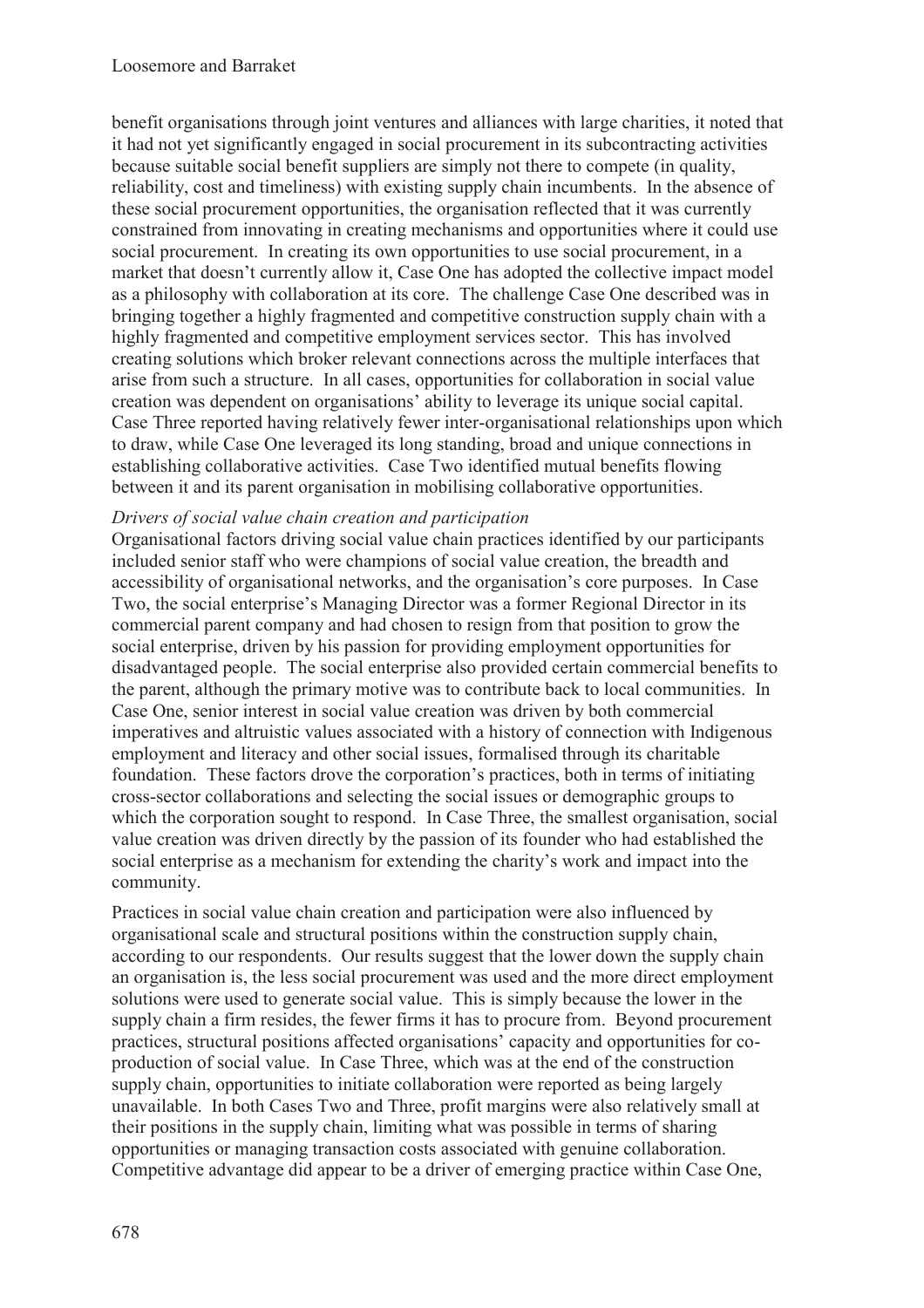while Cases Two and Three were less able to identify commercial benefits that accrued to them from collaborative activities due to their positions in the construction supply chain.

*Influence of social and commercial purpose on social value chain practices*  As illustrated above, commercial purpose drove collaborative activities within all three of our cases. For the social enterprise respondents, the commercial value derived from collaboration was one means by which social value - in the form of local and cohort specific employment and local regeneration - was able to be realised. In Case One, there was evidence that senior leaders recognised the intrinsic value of collaborating with third sector providers for social purpose. However, not surprisingly, commercial considerations drove most practices in this organisation's context. Corporate identity also seemed to influence organisational choices about collaboration partners, with this case organisation reporting working primarily with larger and well-established third sector agencies with arguably more commercially-consistent brands and cultures than smaller third sector organisations, social enterprises or minority suppliers.

Our findings suggest that the co-production of social value through supply chain relationships in the construction industry is largely driven by commercial concerns. These are, in turn, influenced by institutional factors, including both industry and political institutional issues. It is notable that the more active experience of social value cocreation amongst our social enterprise participants occurred within a nested business structure with direct structural and interpersonal relationships between companies' staff and board members. With regard to public policy levers and their effects on customer demands for social value creation, we note some variation in experience. In our Australian case, federal policy targets to stimulate supplier diversity (Rogerson, 2012) appear to be having a direct effect on the commercial environment in which it operates. These are stimulating new requirements to demonstrate a social bottom line which are, in turn, driving corporate approaches to social value chain development through collaboration with third sector organisations, along with small to medium enterprises. Conversely, in the UK - where social procurement by governments is legislated but not mandated - our respondents saw limited effects of social procurement in their operating environments and limited competitive advantages in marketing their social bottom lines.

Our findings also suggest differences in experience and opportunity for collaboration based on supply chain position and organisational scale. While social value co-creation in the construction industry remains marginal and was viewed by all participants as, at most, emergent activity, it is notable that the case where such activity was most widely practiced was a large corporate firm operating at the top of the construction supply chain. This firm also sought stability in its social value co-creation, by maintaining a small number of scalable relationships with larger third sector organisations, particularly welfare agencies that had some social enterprise capabilities embedded in their wider operations. As significant institutional actors in market relationships driven by new public governance (Osborne, 2006), such firms are clearly now playing a role in delimiting the governable terrain (Carmel and Harlock, 2008) of third sector activity.

Further, respondents from all three cases suggested that smaller social enterprises are least likely and least able to initiate social value co-creation through supply chain collaboration, because of their resource constraints and their supply chain positions. These findings somewhat counter the characterisation in the literature of social enterprises as having a high degree of collaborative agency and being network-oriented in their opportunity creation behaviours (Di Domenico *et al*., 2010).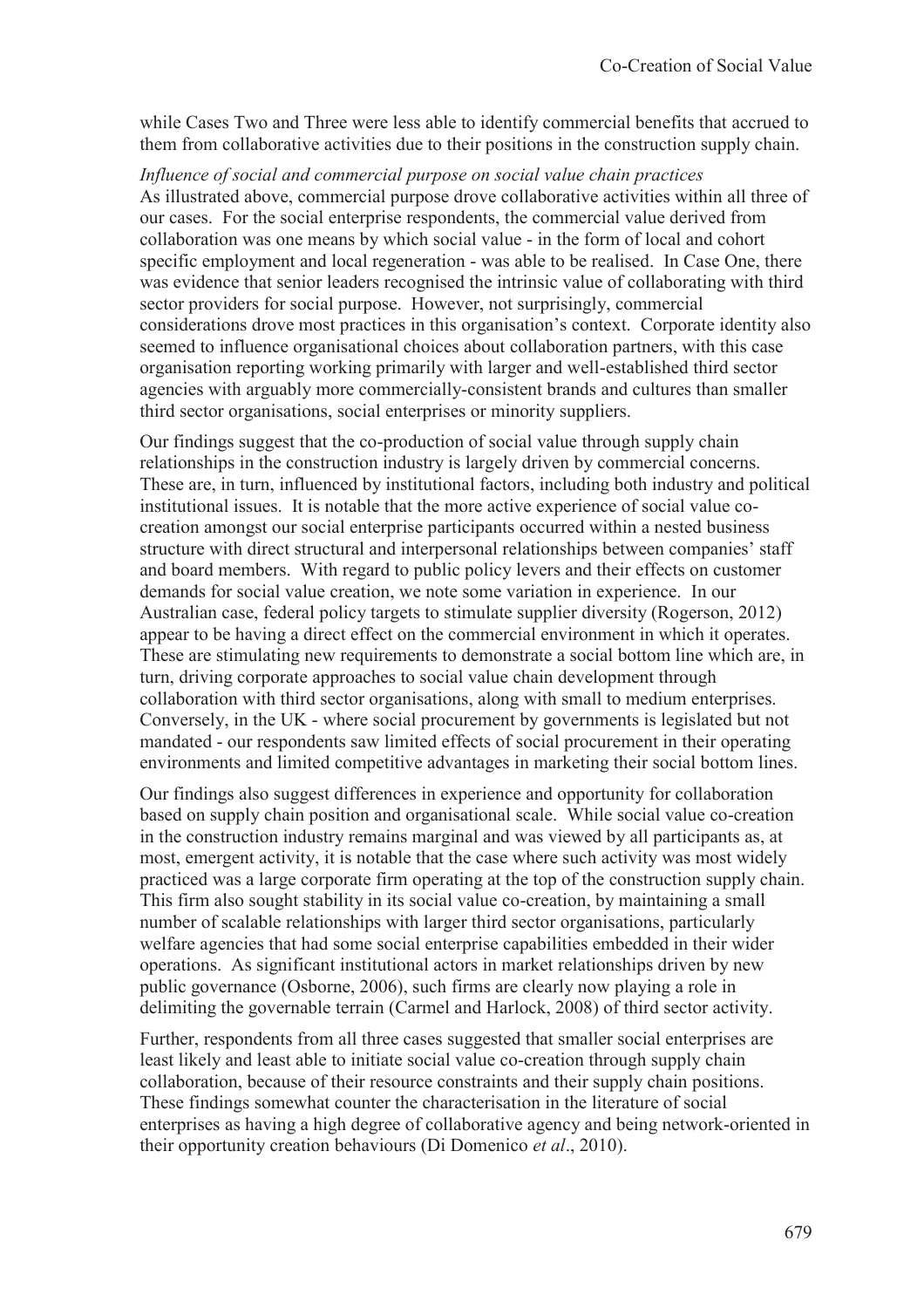We find that organisational scale and supply chain position are significant determinants of social value chain creation amongst our sample. This is counter to Domenico *et al*.'s (2009) proposition that organisational aims and priorities are key modifying factors in social value co-creation opportunities and practices. Our findings are consistent with Maltz and Schein's (2012) conclusions that shared value is best generated where there is capacity to do so, and that organisational capabilities such as supply chain expertise and social capital can be used in cultivating shared value. In a new public governance context, where market drivers of partnership and collaboration are influenced by social procurement agendas, we also find counter to the existing literature on social enterprise partnerships (Di Domenico *et al*., 2009; Haugh, 2007; Henry, 2015) that the exchange value of social benefit providers for corporate firms is less related to their local knowledge and legitimacy arising from community embeddedness and much more strongly related to their legitimacy as social service providers with governments and corporations. This exchange value thus favours larger welfare providers over smaller and more locally embedded social enterprises as active agents in social value chain creation.

## **CONCLUSIONS**

This research suggests that social value chains in the construction industry are driven by commercial and institutional imperatives, as well as by organisational commitments to meet social missions. In private for profit contexts, customer demands to demonstrate a social bottom line and new business opportunities are the key drivers of practice. In social enterprise contexts, organisational subsistence and a desire to increase social value through supply chain interactions play a stronger role. While not generalizable to a wider population, our cases' experiences suggest that the further down the supply chain organisations are positioned, the less they are able to collaborate with others through value chain creation. Our participants' stories also suggest that it is those least able to collaborate that may benefit most from such collaboration in terms of maintaining organisational sustainability.

Our findings suggest that institutional factors do have direct influence on firm behaviour in social value creation. In the UK where social procurement is legislated but not mandated, participants experienced limited implementation or competitive advantage arising from social procurement policy. In Australia where narrow but firm targets have been established in public policy, there was greater emphasis on the role of public policy in driving firm choices with regard to social value chain decisions.

We recognise the limitations of this research, in our small sample and further comparative research is needed across countries and to understand further the important differences in opportunity for collaboration to co-create social value afforded by different supply chain positions.

## **REFERENCES**

- Battilana, J and Lee, M (2014) Advancing research on hybrid organizing: Insights from the study of social enterprises. *The Academy of Management Annals*, **8**(1), 397-441.
- Bozeman, B and Johnson, J (2015) The political economy of public values a case for the public sphere and progressive opportunity. *The American Review of Public Administration*, **45**(1), 61-85.
- Bresnen, M (2017) Being careful what we wish for? Challenges and opportunities afforded through engagement with business and management research. *Construction Management and Economics*, **35**(1-2), 24-34.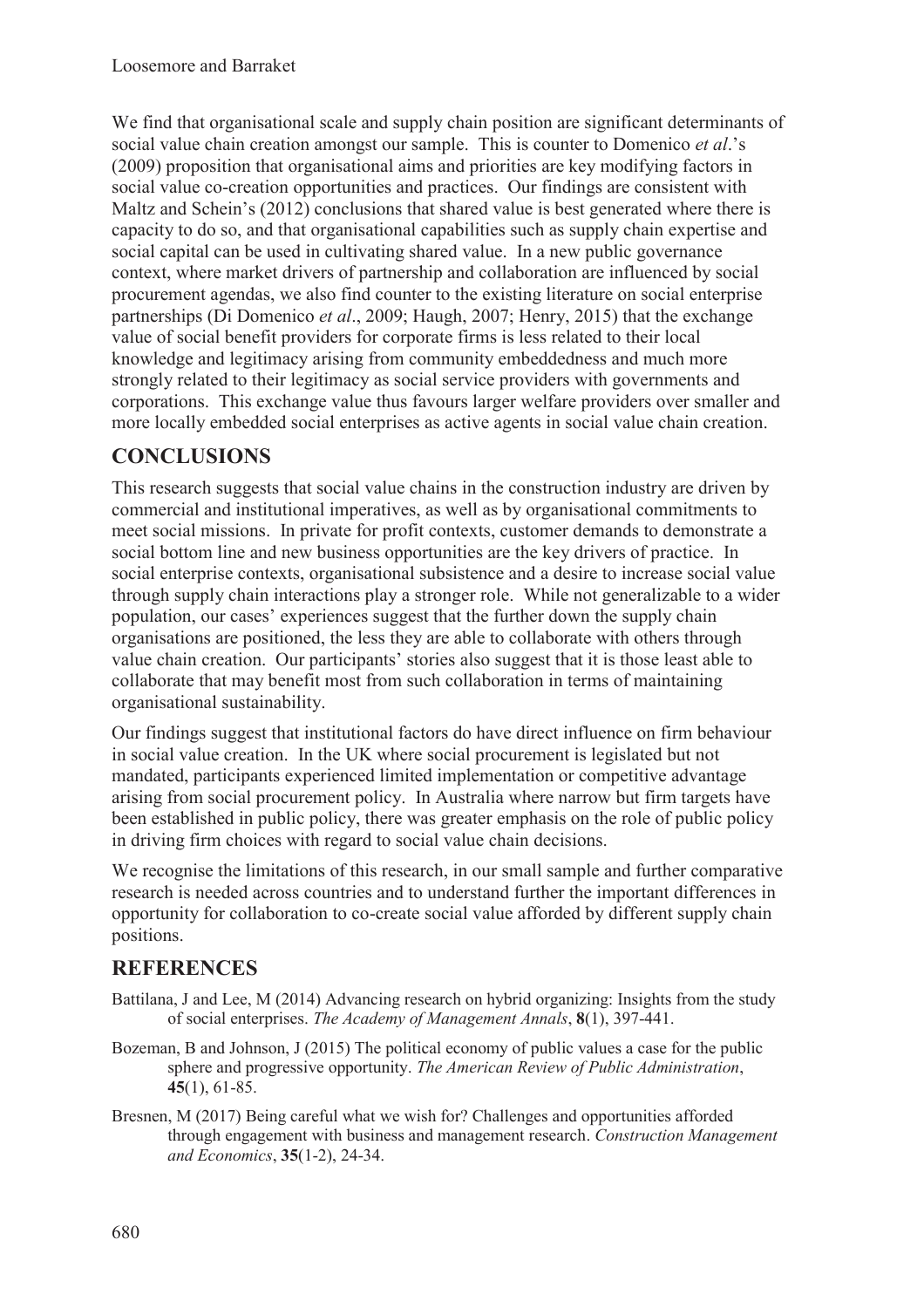- Burke, C and King A (2015) Generating social value through public sector construction procurement: A study of local authorities and SMEs. *In:* Raiden, A and Aboagye-Nimo, E (Eds.) *Proceedings of the 31st Annual ARCOM Conference*, 7-9 September 2015, Lincoln, UK. Association of Researchers in Construction Management, 387-396.
- Carmel, E and Harlock, J (2008). Instituting the 'third sector' as a governable terrain: partnership, procurement and performance in the UK. *Policy & Politics*, **36**(2), 155-171.
- DiMaggio, P J and Powell, W W (1983) The iron cage revisited: Institutional isomorphism and collective rationality in organizational fields. *American Sociological Review*, **48**(2), 147- 160.
- Emerson, J. (2003) The Blended Value Proposition: Integrating social and financial returns. *California Management Review*, **45**(4), 35-51.
- Farag, F, McDermott, P and Huelin, C (2016) The development of an activity zone conceptual framework to improve social value implementation in construction projects using human activity systems. *In:* Chan, P W and Neilson, C J (Eds.) *Proceedings of the 32nd Annual ARCOM Conference*, 5-7 September 2016, Manchester UK. Association of Researchers in Construction Management, 975-984.
- Grassl, W (2012) Business models of social enterprise: A design approach to hybridity. *ACRN Journal of Entrepreneurial Perspectives*, **1**(10), 37-60.
- Helmke, G and Levitsky, S (2004) Informal institutions and comparative politics: A research agenda. *Perspectives on Politics*, **2**(4), 725-740.
- Henry, C (2015) Doing Well by Doing Good: Opportunity Recognition and the Social Enterprise Partnership. *Journal of Social Entrepreneurship*, **6**(2), 137-160.
- Huybrechts, B and Nicholls, A (2013) The role of legitimacy in social enterprise‐corporate collaboration. *Social Enterprise Journal*, **9**(2), 130-146.
- Kaljunen, L, Hokkanen, T, Hallikas, J, Sintonen, S and Puustinen, A (2013) Management challenges in cross-sector collaboration: Elderly care case study. *The Innovation Journal: The Public Sector Innovation Journal*, **18**(2), 1-22.
- Kania, J and Kramer, M (2011) Collective impact. *Stanford Innovation Review*, 36-41.
- Kay, A, Roy M J and Donaldson, C (2016) Re-imagining social enterprise, *Social Enterprise Journal*, **12**(2), 217- 234.
- Keast, R and Mandell, M P (2013) Network performance: A complex interplay of form and action. *International Review of Public Administration*, **18**(2), 27-45.
- Kolko, J (2012) *Wicked Problems: Problems Worth Solving*. Austin, USA: Austin Center for Design.
- Loosemore, M and Higgon, D (2015) *Social Enterprise in the Construction Industry: Building Better Communities*. London: Routledge.
- Loosemore, M (2015) Building the third construction sector through social enterprise. *Construction Management and Economics*, **33**(9), 724-739
- Lowndes, V (2005) Something old, something new, something borrowed. *Policy Studies*, **26**(3-4), 291-309.
- Lyons, M and Passey, A (2006) Need public policy ignore the third sector? Government policy in Australia and the United Kingdom. *Australian Journal of Public Administration*, **65**(3), 90-102.
- Maltz, E and Schein, S (2012). Cultivating shared value initiatives: A three Cs approach. *The Journal of Corporate Citizenship*, (47), 55.